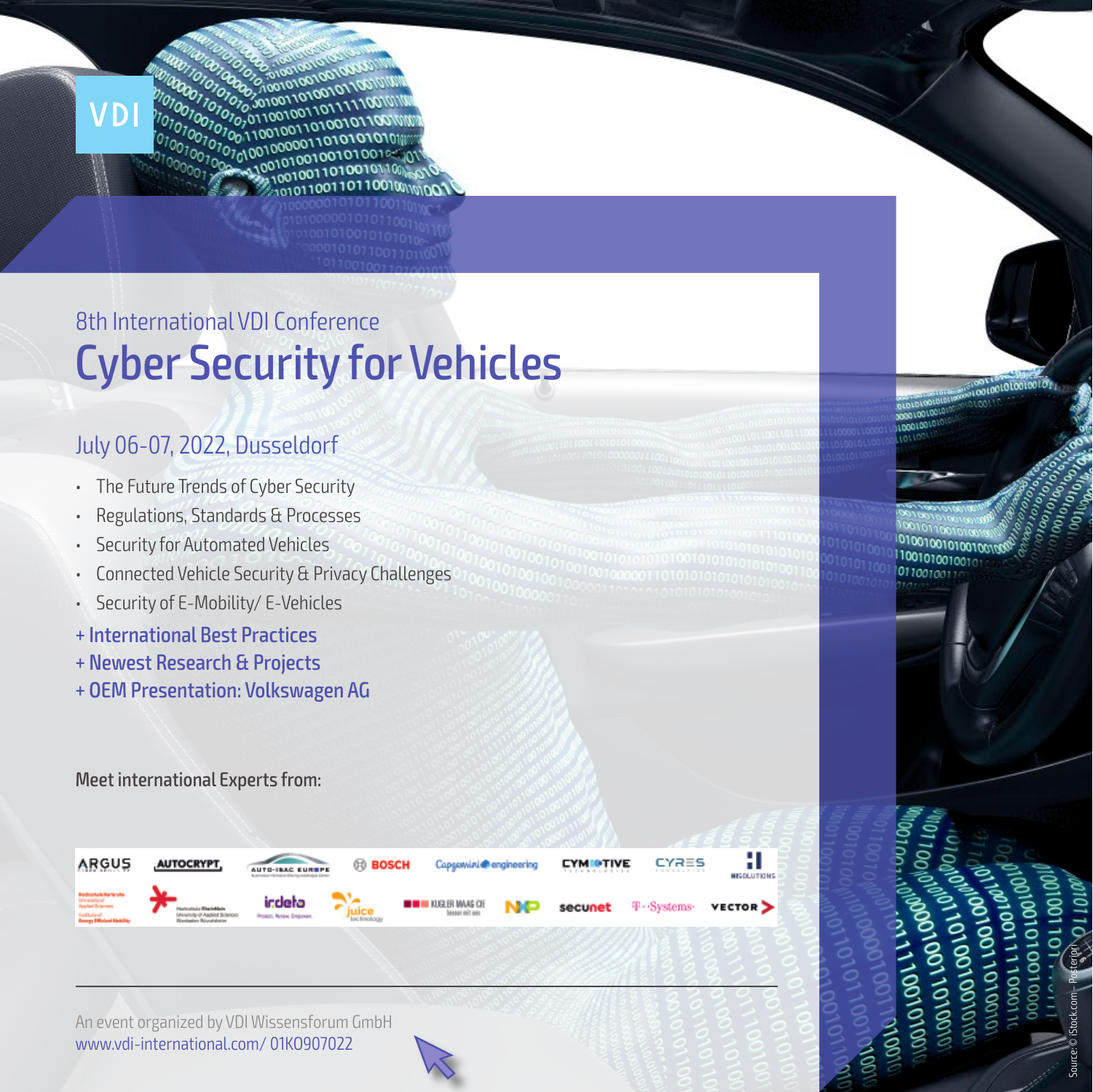08:45 Registration & Welcome Coffee

#### **10:00 Chair's Welcome & Opening Address**

Dr. Mathias Dehm, Security & Privacy Expert, Continental AG, Germany

#### I. **Regulations, Standards & Processes**

#### 10:15 **ISO/SAE 21434 in Practice – A Semiconductor Supplier's Perspective**

- Application in day-to-day activities
- Interactions with supply chain partners
- Practical insights and recommendations

Timo van Roermund, Director Automotive Security, NXP Semiconductors, Germany

#### 10:45 C**ase Study: CSMS Audit of a Supplier. What does it mean? Experiences made!**

- CSMS audit according the ISO CD 5112: What is a CSMS and what is the purpose of audit standard ISO CS 5112?
- Relationships between UNECE reg. and interpretation Nbr. [155], ISO/SAE 21434, VDA ACSMS, ISO CS 5112, ISO 19011
- Conducting of the audit: How was it done? Which points were most discussed? • Lessons learned
- Dr. Thomas Liedtke, Principal Consultant, KUGLER MAAG CIE GmbH, co-author: Antonio Almeida, Senior Process & Quality Management Expert - Cybersecurity, VECTOR Informatik, both: Germany
- 11:15  $\rightarrow$  Networking & coffee Break

#### **11:45 Auto-ISAC Europe - Need for Collaboration**

- Mission of Automotive Information Sharing and Analysis Center (Auto-ISAC) Europe
- Update on Auto-ISAC Europe activities
- Highlights of Auto-ISAC Annual report
- Auto-ISAC threat assessment
- Dr. Martin Emele, European Director, Auto-ISAC Europe, Germany

#### **12:15 Long-Term Software Updates – A Challenge for the Automotive Industry**

- Cybersecurity as a gamechanger for post-SOP software updates
- Specific challenges in the automotive domain
- Software maintenance in the context of cybersecurity operations

Dr. David Förster, Cybersecurity Portfolio Management, Robert Bosch GmbH, Germany

 $12:45$   $M$  Lunch

#### **II.Security for Automated Vehicles**

#### **14:15 Security Challenges in Autonomous Vehicles Market Entry Services**

- Robotaxi and hub-to-hub commercial truck operations are the first use cases in autonomous driving
- Service management and dispatching processes are suddenly having real world safety implications
- Challenges and solutions for securing a market entry autonomous service in the public domain
- Best Practices for Building Security Protocols

Cristian Ion, Head of Risk Analysis and Secure Engineering, CYMOTIVE Technologies, Germany

#### **14:45 The CARAMEL project and beyond- AI based cybersecurity**

- Results from the concluding H2020 project caramel
- Aftermarket solutions and collaborative CCAM scenarios The missing link
- Introduction in the subsequent workshop on July 8

Dr. Daniel Fulger, Head of R&D Autonomous & Connected Mobility, Capgemini Engineering, Germany

#### **15:15 Domain Separation for Vehicle Networks**

- Challenges of integrating online capabilities and safety-critical systems
- Attacker model to consider differences between online and offline attacks
- Effective separation of online and offline domains within the vehicle

Alexander Tschache, Vehicle Security Architect, Volkswagen AG, Germany

15:45  $\Box$  Networking & coffee Break

#### **III. Future Cybersecurity**

#### **16:15 Post Quantum Security Quantum – A Quantum of Crypto?**

- Current status of NIST PQC competition and impact on automotive industry
- Impact of crypto agility on the product life cycle process
- Operational security aspects for long-term crypto and security solutions

Prof. Dr. Marc Stöttinger, Professor, Hochschule RheinMain, Germany

#### **16:45 Open-Source Hardware Security Module - Opportunities & Challenges**

- Open-Source Hardware
- Digital Sovereignty
- RISC-V
- Cryptography

Prof. Dr. Steffen Reith, FB DCSM, Hochschule RheinMain, Germany

17:15 End of Conference Day 1

**17:30** G **Get-together**

Relaxed and informal atmosphere for in-depth conversations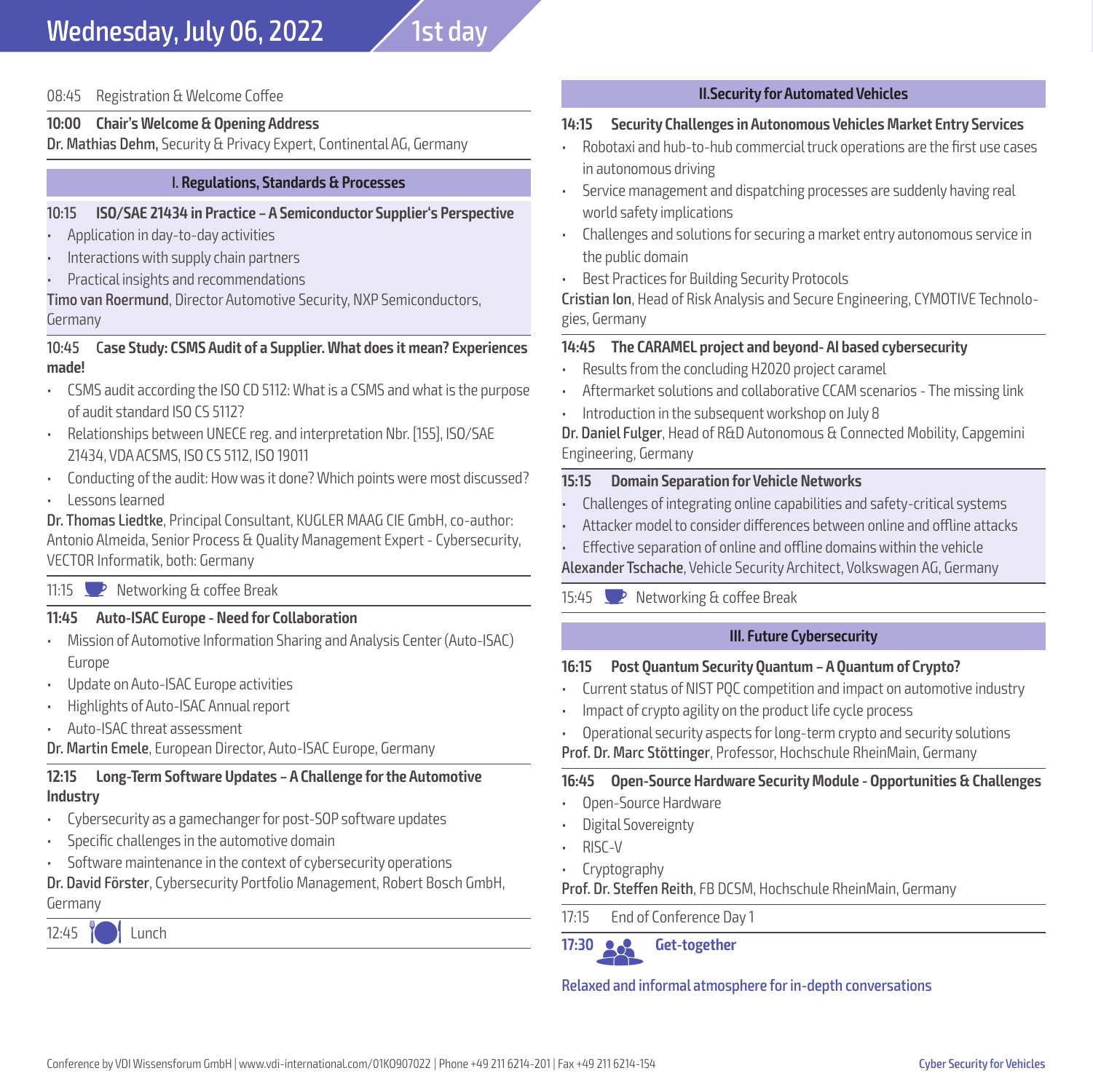

#### **III. Future Cyber Security (2)**

#### **09:30 Automotive Security: Learning from critical Infrastructures, Industry 4.0, Social Media & eHealth**

- Automotive has strong safety traditions that Automotive Security tries to uphold in a cyber world, but modern cars are much more than metal boxes taking us safely from A to B
- They are Critical Infrastructure, networked media hubs, social tools, big data sources, and a projection surface for much more
- For holistic Automotive Security it is therefore crucial to look at how other sectors have "solved" "cybersecurity"
- Obvious and not so obvious links, analogies, and lessons to be learned David Fuhr, Head of Research & Innovation, HiSolutions AG, Germany

#### **IV. Security Testing**

#### **10:00 Security Testing – Hands-on Experiences and innovative Methods**

- Cybersecurity testing: overview on methods
- Combining different test methods: Static analysis, unit test, fuzzing, pen-test
- Test-Driven Requirements Engineering (TDRE) for cybersecurity
- KPI for effectiveness and efficiency
- Case study with some examples
- Dr. Christof Ebert, Managing Director, Vector Consulting, Germany

#### **10:30 How to avoid common Mistakes in Cybersecurity Projects in the automotive Industry**

- "Strategic" mistakes, examples and easy-to-use impulses to overcome such mistakes will be described
- "Technical" mistakes, examples and applicable proposals to avoid these mistakes will be described
- "Cultural" mistakes, examples and inputs related to the organizational culture will be provided
- Summary and actionable real-world tips for systematic implementation of automotive cybersecurity

Manuel Sandler, Associate Partner, Cyres Consulting Services GmbH, and, Orhun Suezer, Independent Consultant, both: Germany

11:00  $\bullet$  Networking & coffee Break

#### **11:30 Backdooring of Real Time Automotive OS Devices**

- Exploitation techniques in a bare-metal environment
- Bypassing common security mitigations in automotive ECUs
- Case study of a critical security vulnerability in the CAN interface of an ECU
- Lessons learned from crafting an end-to-end exploit of an automotive ECU

David Lazar, Security Researcher, Shaked Delarea, Security Researcher and Ariel Kadyshevitch, Security Research Team Leader, all: Argus Cyber Security, Israel

#### **12:00 Model-based Security-Testing: Yet another Pentest?**

- Functional security testing based on given requirements
- Re-Use of threat and risk analysis in V&V activities
- Towards an automation of security tests

Prof. Dr.-Ing. Reiner Kriesten, University of Applied Sciences Karlsruhe/Speaker Institute of Energy Efficient Mobility, and co-author: Florian Sommer, Research Assistent, University of Applied Sciences Karlsruhe, both: Germany

 $12:30$   $M$  Lunch

#### **V. Connected Vehicles Security & Privacy**

#### **13:45 Public Key Infrastructure (PKI) for Cooperative Intelligent Transport Systems (C-ITS)**

- The attack surface for the vehicles and the infrastructure rises. The need for secure data exchange between vehicles and with the surrounding infrastructure becomes more and more important
- Cooperative Intelligent Transport Systems (C-ITS) addressed these topics. Cryptographic security mechanisms are needed to establish confidentiality and integrity data exchange. A Public Key Infrastructure (PKI) is needed to provide trusted digital key material
- The specific requirements are defined by ETSI TS 102 941. We talk about the impact for OEMs and Tier 1s and about "Technical Guideline BSI TR-03164" Harry Knechtel, Head of Development and Production, Division Industry, secunet Security Networks AG, Germany

#### **14:15 Paradigm change now: Overview of Vehicle Cybersecurity**

- Back-end infrastructure: Regulations and requirements to change how vehicle parts are manufactured and updated
- Endpoints: Protecting vehicle software system network from attacks and unnecessary traffic
- Communications: Establishing safety and trust for communications between endpoints, as well as back-end infrastructure

Jaeson Yoo, CSO, Autocrypt, South Korea

#### **14:45 Automotive Privacy: Challenges & Opportunities**

- (Almost) all data from connected vehicles is likely to be personal data
- Privacy is rarely a design principle of modern cars
- How to address privacy concerns from an engineering perspective

Sarah Syed-Winkler, Specialist Security & Privacy, Continental, Germany

15:15 **D** Networking & Coffee Break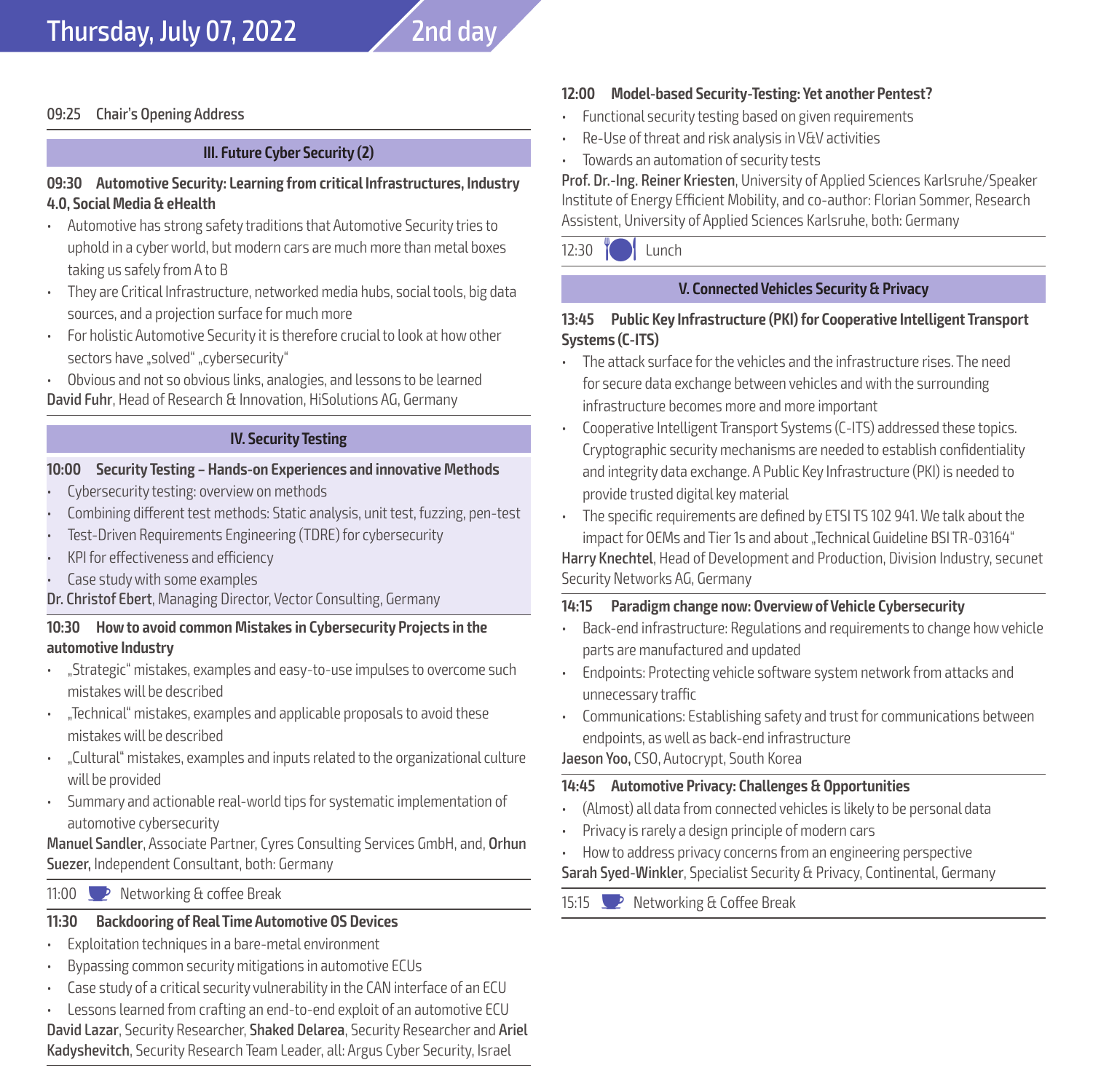#### **VI. Security of E-Mobility / E-Vehicles**

#### **15:45 E-Mobility Security: The 3 Level Concept**

- Three pillars of charging infrastructure: Physical security, user security, and software security
- "Software First" and "Security by Design" Meaning full compliance with cybersecurity standards from the very first components right through to the finished product
- All other actors have to be involved. Only a jointly coordinated and agreed strategy can ensure capable defence against future cyber threats to electric vehicles, charging stations and the power grid

Christoph Erni, Founder and CEO, Juice Technology AG, Switzerland

#### **16:15 Secure EV Charging: Plug and Charge**

- Future of EV charging: Plug and charge and various stakeholders involved in Plug and Charge ecosystem
- Vehicle to Grid (V2G) use cases and need for cybersecurity
- Public Key Infrastructure (PKI): Technology needed to enable secure authentication and authorization via Plug and Charge

• Regulations & standards for Vehicle to Grid (V2G) communication interface Juha Hytönen , Director of Embedded Security Business Line for Connected Transport, Irdeto, Netherlands

#### 16:45 Conference Chair's Closing Remarks

17:00 End of Conference

#### Supporting Experts

Dr. Mathias Dehm, Security & Privacy Expert, Continental AG, Germany

Prof. Dr. Christoph Krauß, Head of Automotive Security Research, INCYDE GmbH and Head of Research Group Applied Cyber Security Darmstadt, Darmstadt University of Applied Sciences, Germany

Prof. Dr. Jörn Eichler, Head of Security Engineering, Electric/Electronic Engineering, Volkswagen AG, Germany

Dr. Christian Köbel, Senior Project Engineer Cyber Security, Honda R&D Europe GmbH, Germany

#### International VDI Workshop

## **Lower the hurdle: Implement a cross-stakeholder Nucleus Ecosystem for Automotive Cybersecurity in CCAM – Call for Action**

#### **Date and Venue**

July 08, 2022, Dusseldorf **Time** 10:00 - 16:00

#### **Workshop Chairs**

Dr. Johannes Springer, Deutsche Telekom / T-Systems International GmbH, Lead 5G@Automotive Program

Dr. Daniel Fulger, Head of R&D Automotive & Connected Mobility, Capgemini Engineering

Wael Yahyaoui, Senior Technology & Innovation Management Consultant, Capgemini Engineering

#### **Target Group**

Representatives and decision makers of Auto-OEMs, infrastructure, and transportation willing to actively collaborate in a multi-stakeholder cyber security scenario.

#### **Objectives of the workshop**

- Bring together representatives of the stakeholders around Mobility **Cybersecurity**
- Identify distinguished partners/stakeholders that share the interest in the deployment of a nucleus Cyber Security "Framework" with low entry hurdles, driven by information exchange
- Create a high-level roadmap for the above implementation, simple governance, regulatory, and business processes in a non-safety critical transportation setup, and to continue the action beyond this workshop. The Chairs are willing to organize a follow-up.

#### **Background**

Industry faces a bottleneck in implementing a first Cyber Security Framework across stakeholders with a working business process model beyond the hermetic OEM or infrastructure operator. We propose to put together a group of early adopters designed to move fast towards implementation. The resulting scenario – low-cost, simple ecosystem, lean governance, business processes, and non-critical data content – should be embedded in business with low level of technological innovation to allow roll-out and operationally realistic processes.

Attendees are invited to present their view of the matter and what they perceive as potential directions upgrading their business. Source: ©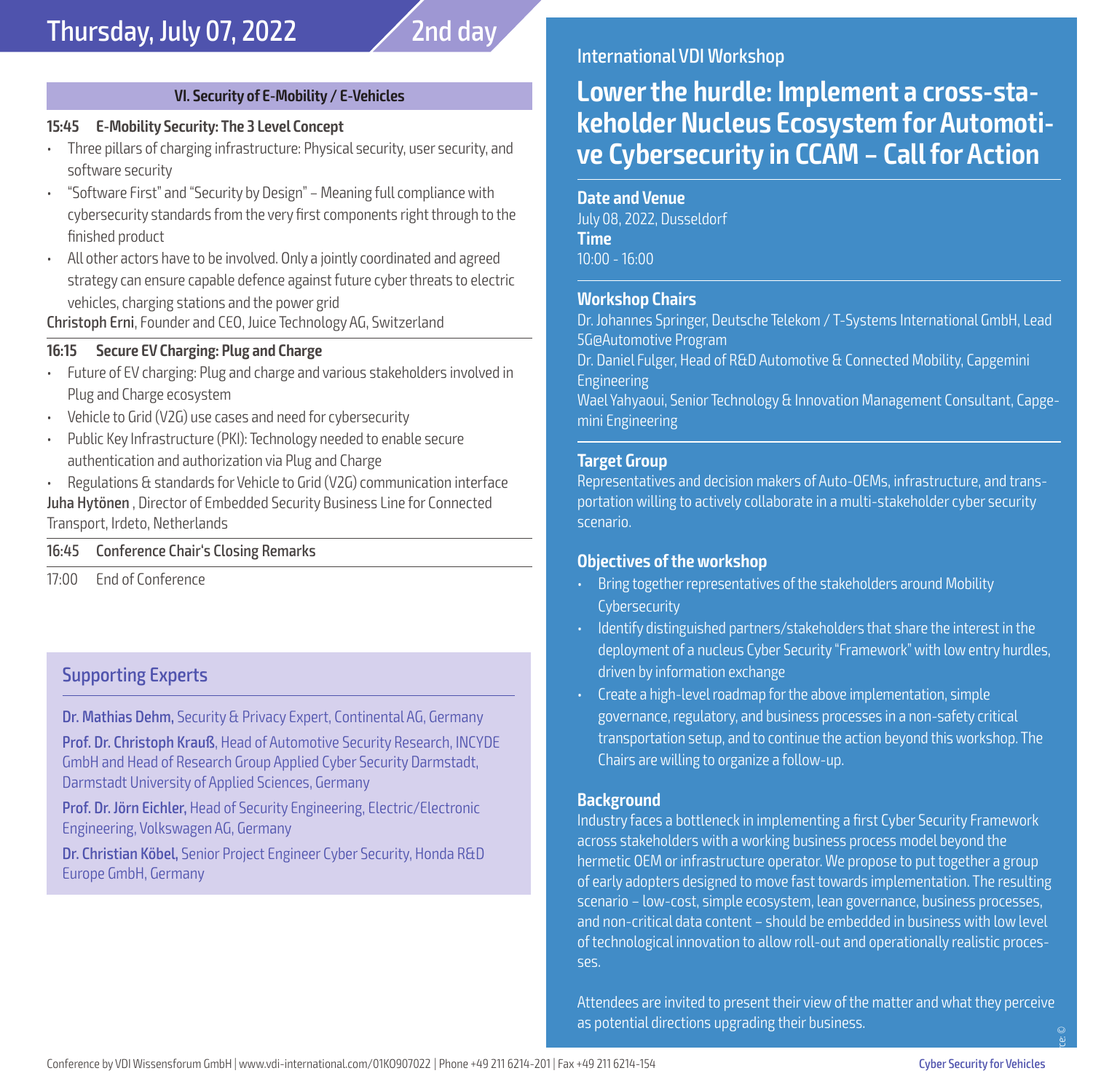#### **Exhibitors**

EnCo Software GmbH

#### Exhibition / Sponsoring

If you want to meet with and reach out to the first-rate experts attending this VDI conference and to powerfully present your products and services to the well-informed community of conference participants, please contact:

#### Sandra Schreiner

Project Consultant Exhibitions & Sponsoring Phone: + 49 211 6214-188 Email: Schreiner@vdi.de



#### Become a speaker

Become a speaker at our international VDI Automotive Conferences. Make yourself known in the industry and discuss best practice examples with other international experts. We are looking for speakers on: Automotive Sensor Systems, Smart Construction Equipment, Future of Buses and Connected Off-Highway Machines.

Please submit your topic to:

#### Annick Cathrin Pauwels

Product Manager International Business Phone: +49 211 6214-8646 Email: Pauwels@vdi.de

# Registration

#### **Terms and Conditions**

**Registrations:** Registrations for conference attendance must be made in writing. Confirmation of your registration and the associated invoice will be mailed to you. Please do not pay your conference attendance fee until you have received our invoice and its invoice number to be stated for transfer. German VAT directives apply. Please state your VAT-ID with your registration.

#### **Conference venue**

Leonardo Royal Hotel Düsseldorf Königsallee Graf-Adolf-Platz 8-10 40213 Düsseldorf, Germany Phone: +49 211/38480 Email: info.royalduesseldorf@leonardo-hotels.com



**You will find more hotels close to the venue at www.vdi-wissensforum.de/hrs**

**Hotel room reservation:** A limited number of rooms has been reserved for the benefit ofthe conference participants at the Leonardo Royal Hotel Düsseldorf-Königsallee. Please refer to "VDI Conference". For more hotels: www.vdi-wissensforum.de/hrs

**VDI Wissensforum service package:** The conference package includes the conference documents (online), beverages duringbreaks, lunch and the get-together on July 6, 2022.

**Conference attendance conditions and terms** can be found on our website: www.vdi-wissensforum.de/en/terms-and-conditions/

**Data protection:** VDI Wissensforum GmbH captures and processes the address data of conference participants for their own corporate advertising purposes, enabling renowned companies and institutes to reach out to participants by way of information and offers within their own marketing activities. We have outsourced in part the technical implementation of data processing to external service providers. If you do not want to receive any information and offers in the future, you may contradict the use of your personal data by us or any third parties for advertising purposes. In that case, kindly notify us of your contradiction by using the email wissensforum@vdi.de or any other of the contact options mentioned.